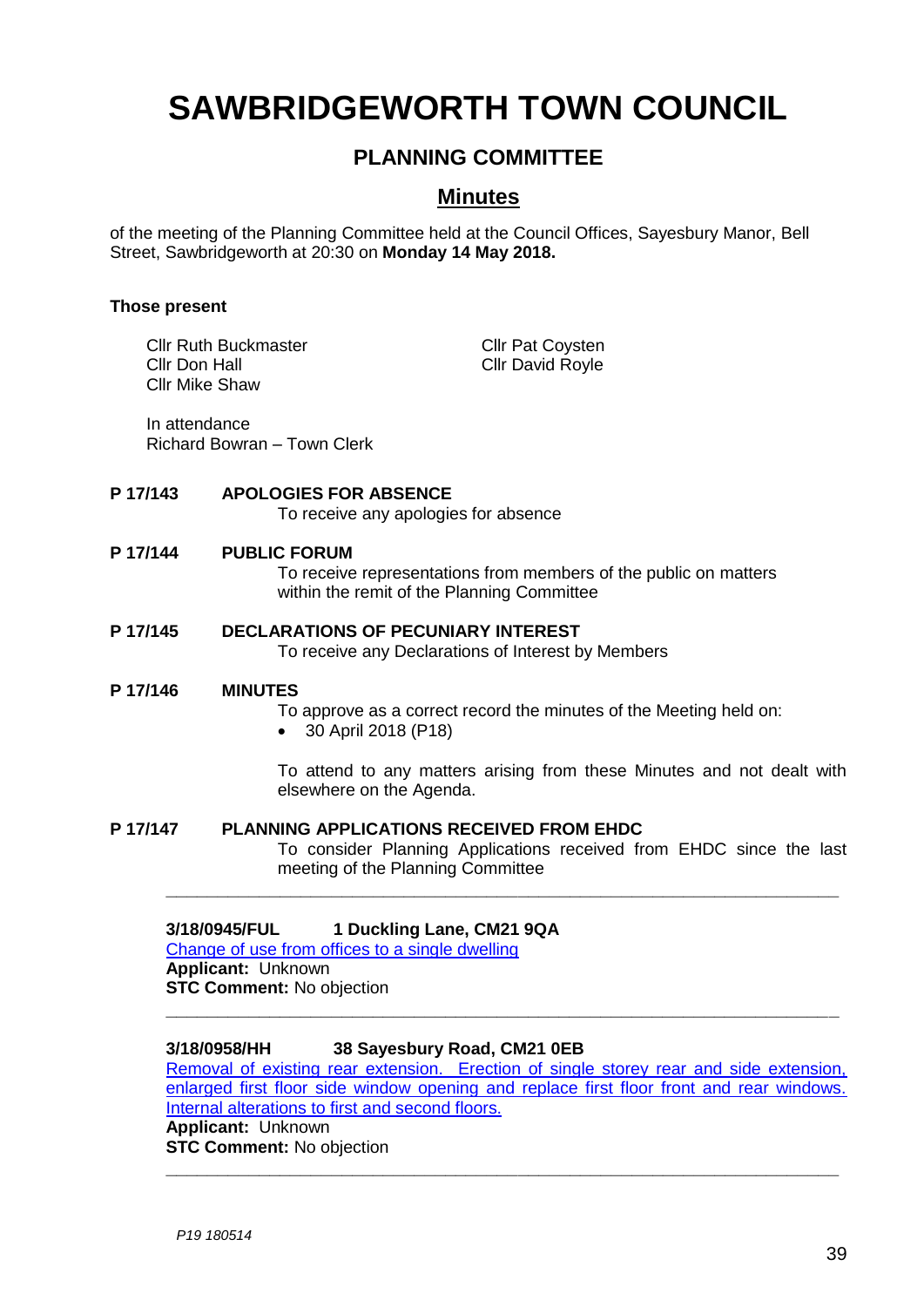## **3/18/0959/FUL Land off Spellbrook Lane West, Spellbrook**

[Erection of 5 no. dwellings with associated garages, access roads and landscaping](https://publicaccess.eastherts.gov.uk/online-applications/applicationDetails.do?activeTab=documents&keyVal=P7QXT2GLLM600) **Applicant:** Unknown **STC Comment:** No objection

**\_\_\_\_\_\_\_\_\_\_\_\_\_\_\_\_\_\_\_\_\_\_\_\_\_\_\_\_\_\_\_\_\_\_\_\_\_\_\_\_\_\_\_\_\_\_\_\_\_\_\_\_\_\_\_\_\_\_\_\_\_\_\_\_\_**

### **3/18/0971/FUL Spellbrook Farm, London Road, Spellbrook**

[Demolition of existing barn. Construction of 3no detached houses with associated access](https://publicaccess.eastherts.gov.uk/online-applications/applicationDetails.do?activeTab=documents&keyVal=P7U0NFGL00V00)  [road](https://publicaccess.eastherts.gov.uk/online-applications/applicationDetails.do?activeTab=documents&keyVal=P7U0NFGL00V00) **Applicant:** Unknown **STC Comment:** No objection

**\_\_\_\_\_\_\_\_\_\_\_\_\_\_\_\_\_\_\_\_\_\_\_\_\_\_\_\_\_\_\_\_\_\_\_\_\_\_\_\_\_\_\_\_\_\_\_\_\_\_\_\_\_\_\_\_\_\_\_\_\_\_\_\_\_**

**\_\_\_\_\_\_\_\_\_\_\_\_\_\_\_\_\_\_\_\_\_\_\_\_\_\_\_\_\_\_\_\_\_\_\_\_\_\_\_\_\_\_\_\_\_\_\_\_\_\_\_\_\_\_\_\_\_\_\_\_\_\_\_\_\_**

#### **P 17/148 LATE PLANNING APPLICATIONS**

To deal with Planning Applications received from EHDC following the Publication of this Agenda and received before 11 May 2018

#### **3/18/0990/HH 19 West Road**

[Single storey side and rear extension, alterations to roof at first floor and insertiion of](https://publicaccess.eastherts.gov.uk/online-applications/applicationDetails.do?activeTab=documents&keyVal=P7QXT2GLLM600)  [dormer windoews to front and rear](https://publicaccess.eastherts.gov.uk/online-applications/applicationDetails.do?activeTab=documents&keyVal=P7QXT2GLLM600)

**\_\_\_\_\_\_\_\_\_\_\_\_\_\_\_\_\_\_\_\_\_\_\_\_\_\_\_\_\_\_\_\_\_\_\_\_\_\_\_\_\_\_\_\_\_\_\_\_\_\_\_\_\_\_\_\_\_\_\_\_\_\_\_\_\_**

#### **Applicant:** Unknown

**STC Comment:** Objection. The proposal would render the property out of keeping with the street scene.

**\_\_\_\_\_\_\_\_\_\_\_\_\_\_\_\_\_\_\_\_\_\_\_\_\_\_\_\_\_\_\_\_\_\_\_\_\_\_\_\_\_\_\_\_\_\_\_\_\_\_\_\_\_\_\_\_\_\_\_\_\_\_\_\_\_**

#### **3/18/1053/PNHH 17 Honeymeade**

[Demolition of existing barn. Construction of 3no detached houses with associated access](https://publicaccess.eastherts.gov.uk/online-applications/applicationDetails.do?activeTab=documents&keyVal=P7U0NFGL00V00)  [road](https://publicaccess.eastherts.gov.uk/online-applications/applicationDetails.do?activeTab=documents&keyVal=P7U0NFGL00V00) **Applicant:** Mr J Haste

**\_\_\_\_\_\_\_\_\_\_\_\_\_\_\_\_\_\_\_\_\_\_\_\_\_\_\_\_\_\_\_\_\_\_\_\_\_\_\_\_\_\_\_\_\_\_\_\_\_\_\_\_\_\_\_\_\_\_\_\_\_\_\_\_\_**

**STC Comment:** No comment

#### **P 17/149 PLANNING DECISIONS MADE BY EHDC**

To receive Planning Decisions from EHDC

#### **3/18/0485/HH 21 Wychford Drive, CM21 0HA**

Hip to gable roof, insertion of rooflights and alterations to fenestration on single storey front extension. Rendering of property.

**\_\_\_\_\_\_\_\_\_\_\_\_\_\_\_\_\_\_\_\_\_\_\_\_\_\_\_\_\_\_\_\_\_\_\_\_\_\_\_\_\_\_\_\_\_\_\_\_\_\_\_\_\_\_\_\_\_\_\_\_\_\_\_\_\_**

*STC Comment:* No objection.

*EHDC Decision:* Granted. **\_\_\_\_\_\_\_\_\_\_\_\_\_\_\_\_\_\_\_\_\_\_\_\_\_\_\_\_\_\_\_\_\_\_\_\_\_\_\_\_\_\_\_\_\_\_\_\_\_\_\_\_\_\_\_\_\_\_\_\_\_\_\_\_\_**

#### **3/18/0512/HH 68 Gilders, CM21 0EH**

Raising of roof ridge to create first floor and alterations to fenestration. Creation of vehicular cross over

#### *STC Comment:* No objection.

*EHDC Decision:* Refused. "The height and massing of the proposed development would not relate well to the adjacent dwellings and would be unduly prominent in the street scene. It would therefore be out of keeping with the established pattern, character, and